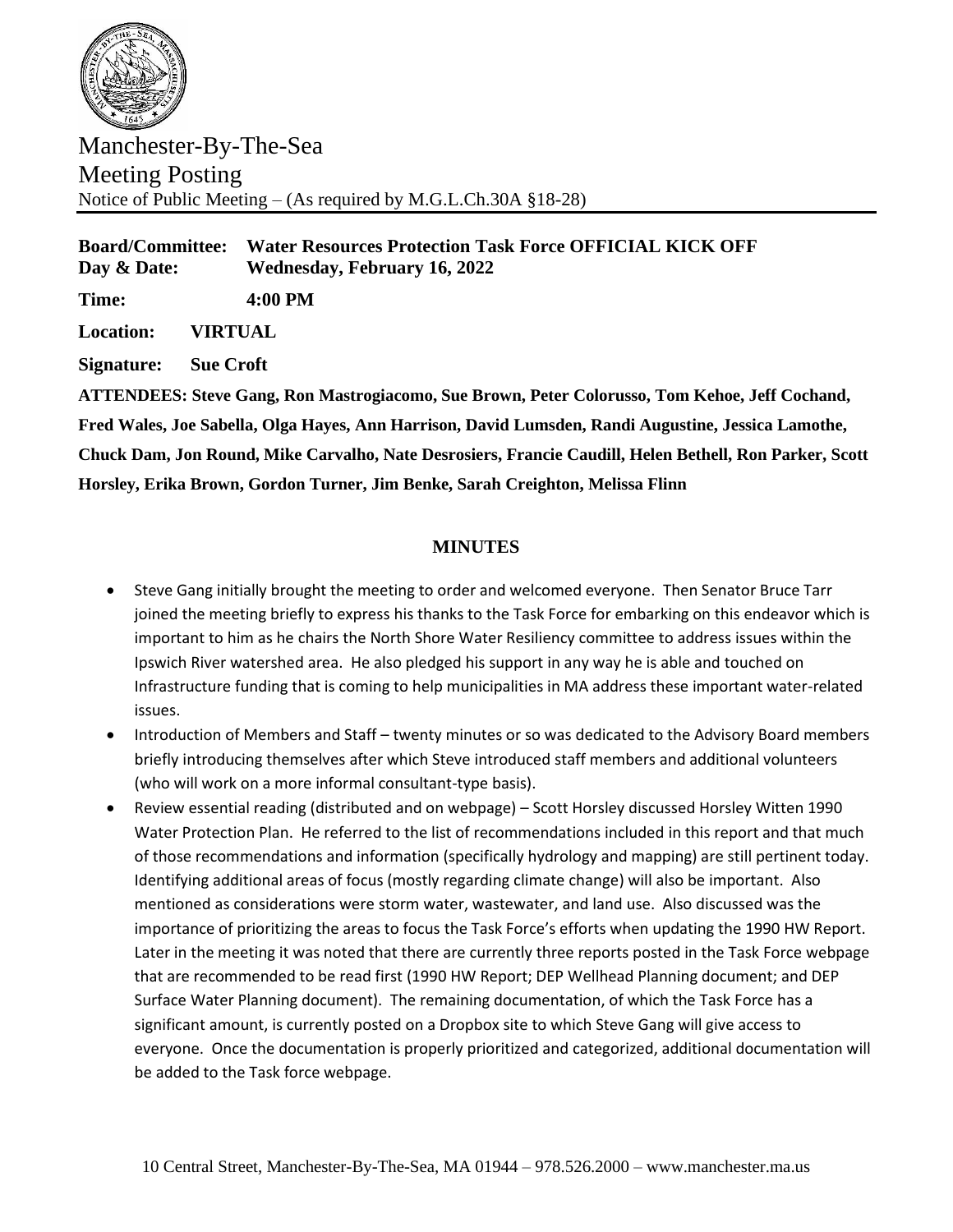- The group reviewed a draft document that recommends breaking the Task Force into six separate work groups in order to address all 14 issues to be tackled by the Task Force and simultaneously streamline the work. Ideally, an Advisory member would head up each team with individuals volunteering to be on an individual team(s) that would work separately on their particular issue and report back to the group as a whole periodically. Next steps include individuals expressing interest in a particular category and confirming ownership of working groups' leaders and sub-team members. Each of the six categories were discusses separately in detail. See workplans table below for reference.
- During the discussion surrounding civic engagement, it was asked by what means should we inform the public about what we are doing. Responses included:
	- o Hikes in the watershed areas
	- o Elementary school involvement
	- o Blog
	- o Cricket (continue)
	- o Social media (but use with caution)
	- o Need to have a firm grasp on the issues and associated data first
- Briefly discussed that the Task Force may need to consider a regional approach to our watershed(s) as part of this effort.
- PFAS contamination update Chuck Dam gave the group background and update on the PFAS situation for the LSW and Gravelly Pond. Background: testing at both locations for PFAS6 (as required by the MA DEP) started back in the Fall. Exploratory samples from LSW started at 14 ppt (parts per trillion) then increased to 18 ppt which required the Town to test the LSW monthly whereas previously it was quarterly (Gravelly Pond/WTP continue to have low enough levels – 10 ppt or below – therefore only quarterly testing is still required there). The highest level tested so far at the LSW was 19.8 ppt (the MA DEP threshold is 20 ppt and the federal max is 70 ppt). Due to this, separate samples were sent to two another lab for testing given the challenges and uncertainties surrounding the ability to effectively gather a clean test sample. The first sample came back yesterday at 10 ppt. Results from the other sample not yet received. It was noted that testing at such minute levels and the fact that PFAS are in most everything poses serious challenges, and that significant variability does happen. Sampling continues at LSW monthly at present. The Town currently has a consultant working to address the PFAS issues at the LSW and has confirmed that treatment is a viable solution to get PFAS down to zero although this treatment is not inexpensive or easy. It was asked if other North Shore towns are having similar issues. Chuck Dam responded saying that he wasn't aware of any NS towns that are over the threshold. Chuck Dam also noted that annual testing for PFAS is done at the landfill and that those results are high.
- Update on 133 Essex St development in Hamilton A luxury condo complex for seniors is currently in front of the Hamilton Planning Board. Essex, Hamilton and MBTS all have wells/water sources in close proximity to this proposed development. Representatives for MBTS plan to get involved to understand the impact this development would have on the watershed/water sources.
- Next steps, next meeting, additional questions/issues:
	- $\circ$  The next meeting will be scheduled for Wednesday March 2<sup>nd</sup> from 4:00-5:30
	- $\circ$  Jon Round requested a tour of the LSW and WTP for the Task Force members. This suggestion was enthusiastically supported by the rest of the group.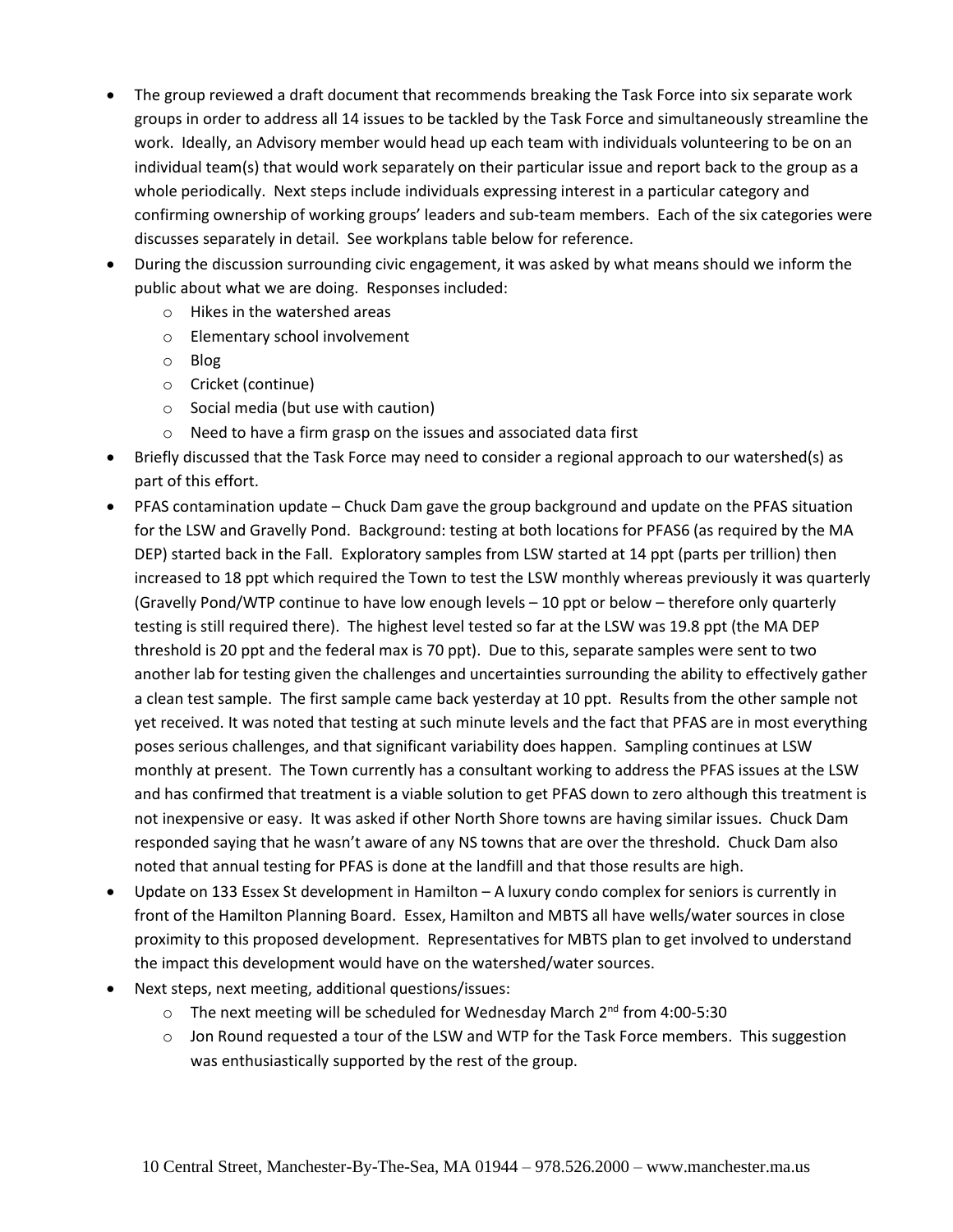- $\circ$  A concern was raised as to the impact of the Essex County Club (ECC) and their use of fertilizers and the impact that might be having on the LSW. Chuck Dam responded that the ECC provides the town with an annual report with specifics regarding their fertilizer use and chemical storage. In addition to that Chuck recently had a tour of their facilities and he personally isn't concerned based on what he was shown (e.g. proper storage of fertilizers/chemicals, water-based fertilizer usage and the fact that the ECC uses Horsley Witten as their engineering consultant to produce these annual reports). Tom Kehoe added that an easement agreement exists between MBTS and the ECC.
- o A question was raised regarding financial planning for the Task Force and if there will be money available to retain consultants for various areas of subject matter expertise. The response was that there has been money identified for this effort in the FY23 budget which is currently under review by the Finance Committee and will ultimately need to be voted on at Town Meeting in April. Money would likely not be available until July 1.
- $\circ$  Steve Gang asked Sue Croft to highlight an additional Town initiative which will begin in the next month or so called CREAT. Sue Croft gave a brief outline of this program to which MBTS was asked to participate through the EPA, NOAA and a consulting firm called Cadmus which will focus on water resiliency and climate change specific to our drinking water system. A 2015 CREAT study has already been done for the Waste Water Treatment Plant. She also mentioned the possibility of recruiting one or two members of this Task Force to participate in this effort once it becomes clear how many team members are needed for the CREAT program and what exactly the approach will be.
- o Steve Gang also mentioned that Sue Croft (in her role as Grant/Special Projects Coordinator for the Town) would keep the Task Force informed with regards to the infrastructure grants that Bruce Tarr mentioned at the beginning of the meeting.

|                                          |                                                     | WORKPLANS (initial draft, to be fleshed out by each<br><b>Working Team</b> )              |                                                                                                                                                                                                                 |                                        |                                 |  |
|------------------------------------------|-----------------------------------------------------|-------------------------------------------------------------------------------------------|-----------------------------------------------------------------------------------------------------------------------------------------------------------------------------------------------------------------|----------------------------------------|---------------------------------|--|
| <b>WORK</b><br><b>ING</b><br><b>TEAM</b> | Scope of<br>Work                                    | <b>Assess Current</b><br>Situation                                                        | ID & Understand<br><b>Key Issues</b>                                                                                                                                                                            | Develop Potential<br><b>Strategies</b> | <b>Issues</b><br>Previ<br>Ident |  |
|                                          | Usage $&$<br>Demand for<br><b>Drinking</b><br>Water | Current stats $\&$<br>trends<br>Update H-W '90<br>Report<br>Projections<br>(collect/make) | Indoor vs. outdoor<br>(seasonality)<br>Residential vs.<br>other<br>Greywater vs.<br><b>Blackwater</b><br>Distribution of<br>usage by user<br>Pricing (vs.<br>comparable towns)<br>Conservation<br>opportunities |                                        | 1, 4, 6, 7, 9<br>13             |  |